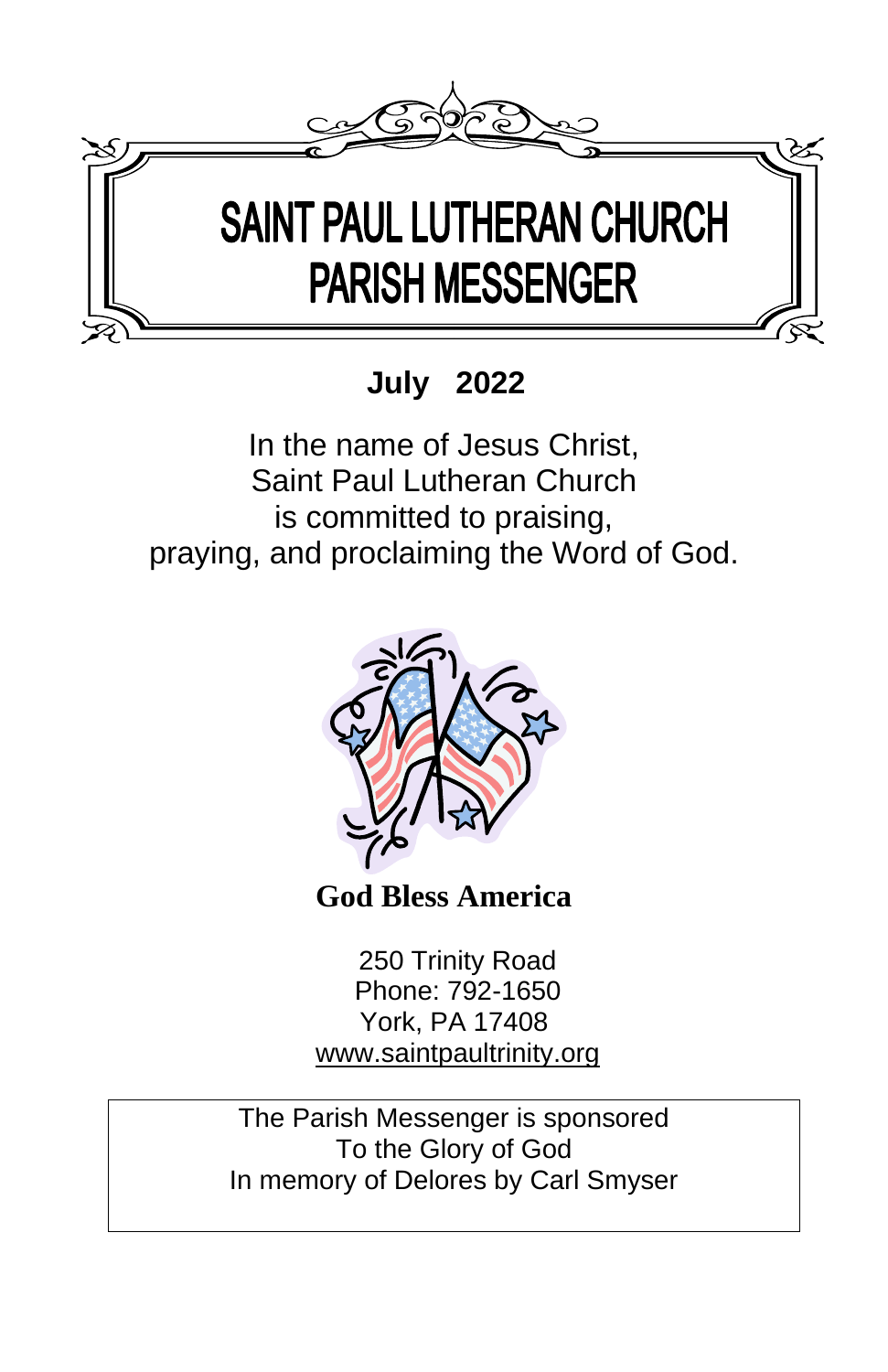|                                        | Rev. Sara Gausmann e-mail: pastorsally@saintpaultrinity.org<br>Cell phone - 717-487-1790 |
|----------------------------------------|------------------------------------------------------------------------------------------|
|                                        | <b>Rev. Paul Gausmann</b> E-mail: pastorpaul@saintpaultrinity.org                        |
|                                        | Cell phone - 717-495-6582                                                                |
| Church Office: Phone: 717-792-1650     |                                                                                          |
|                                        | Website: www.saintpaultrinity.org                                                        |
|                                        | Office is open 8:00 am-2:30 pm, Mon-Thurs                                                |
|                                        | & 8:00-12 noon on Friday                                                                 |
| Administrative Assistant - Jean Strine |                                                                                          |
|                                        | parishadmin@saintpaultrinity.org                                                         |
| Financial Secretary - Carol Frey       |                                                                                          |
|                                        | financialsecretary@saintpaultrinity.org                                                  |
| <b>Music Director -</b>                | Carol Moscony -                                                                          |
|                                        | musicdirector@saintpaultrinity.org                                                       |
| Mini-Sexton -                          | Jack Hall-minisexton@saintpaultrinity.org                                                |
| <b>CYC Director -</b>                  | Malinda Grube -                                                                          |
|                                        | cycdirector@saintpaultrinity.org                                                         |

#### **COUNCIL MEMBERS**

| President  | Al Dickensheets         | (24) |
|------------|-------------------------|------|
| Vice Pres. | David Grube             | (23) |
| Secretary  | <b>Monica Hostetler</b> | (22) |
| Asst. Sec. | Donna Rinehart          | (23) |
| Treasurer  | <b>Rodney Smyser</b>    | (22) |
|            | Donna Huckenberry       | (22) |
|            | <b>Brenda McCleary</b>  | (22) |
|            | Mike Barndt             | (23) |
|            | Roxanne Donnan          | (23) |
|            | Erica Jones             | (24) |
|            | <b>Art Smith</b>        | (24) |
|            | Lawrence Smyser         | (24) |
|            |                         |      |

Assist. Treasurers: Carl Smyser, Lawrence Smyser Cemetery Caretaker: Terry Emig Cemetery Board: Keith Bergey, Mike Eisenhart, Ira Keech, Dave Crowell

**NEWSLETTER DEADLINE:** Articles for the August newsletter need to be in the church office by **July 19.**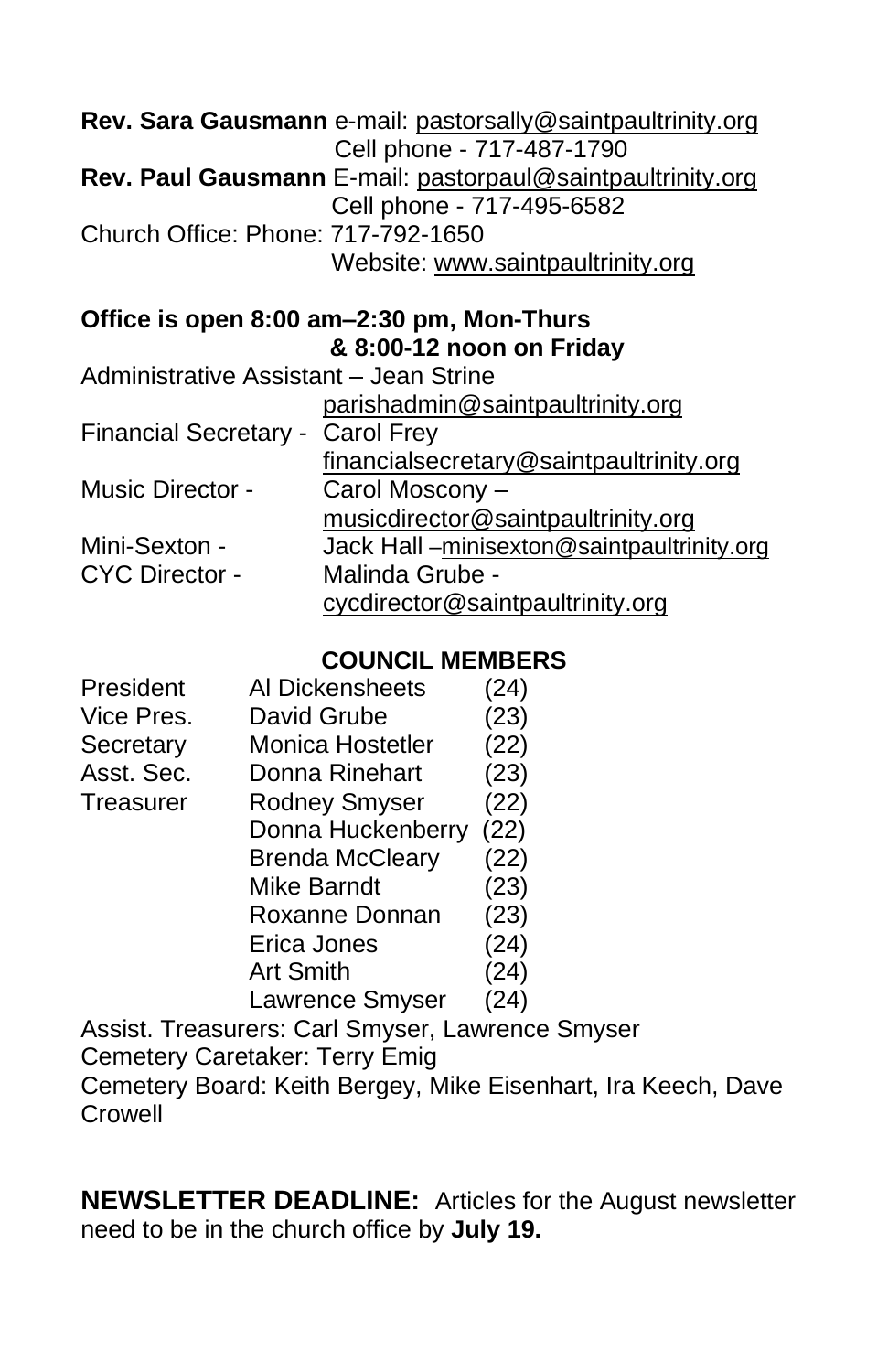#### **PASTOR'S LETTER**

*An intelligent heart acquires knowledge, and the ear of the wise seeks knowledge. Proverbs 18:15*

As I speak with other pastors, one thing that I find is that many churches no longer have Sunday school in the summer nor two services over that time. Now as I repeat that, I do not mean that as a criticism of them, but I am glad that we do not slack off our schedule in these summer months. It is true the choirs don't meet now, but we have special music filling the gaps, and while we don't have as many classes meeting, we do combine efforts for the lower grades and there is a class for older kids, and all four adult classes are still meeting. In terms of services, we in some ways make more of an effort as we have a number of outdoor worship services in certain time periods, though not in hot July nor August.

When God established the overall rhythm of life, he of course made the Sabbath, showing how fundamentally worship is an integral part of our lives. God doesn't take a break from His watch care over us and as he works through the church to deliver His means of grace, so does His church try and maintain as complete a schedule of worship and activity no matter what time of year we are in.

One characteristic of the Church is that it is by nature embodied. Christ came in the flesh to forgive our sins, to suffer on the cross for us, he rose again bodily from the dead. While we appreciate the options technology has given us in reaching out further with the Word, our primary emphasis is on the actual physical gathering of people. Studies of students who were primarily inhome learning during the pandemic shows they tend to be further behind in their achievement levels than those who met in person. In the same way church is a gathering of people around Word and Sacrament, we ultimately need community. So, while we will continue our technological outreach and where necessary enhance it, we urge those who can, to be here in person as they can and when they can.

Please also don't forget to check out our church library. It seems to be getting more customers. We are not looking at this time for books to be donated, since we have limited space. We need to be really intentional in what we offer. Our church Book Club has identified a number of good Christian books over the years. Check them out!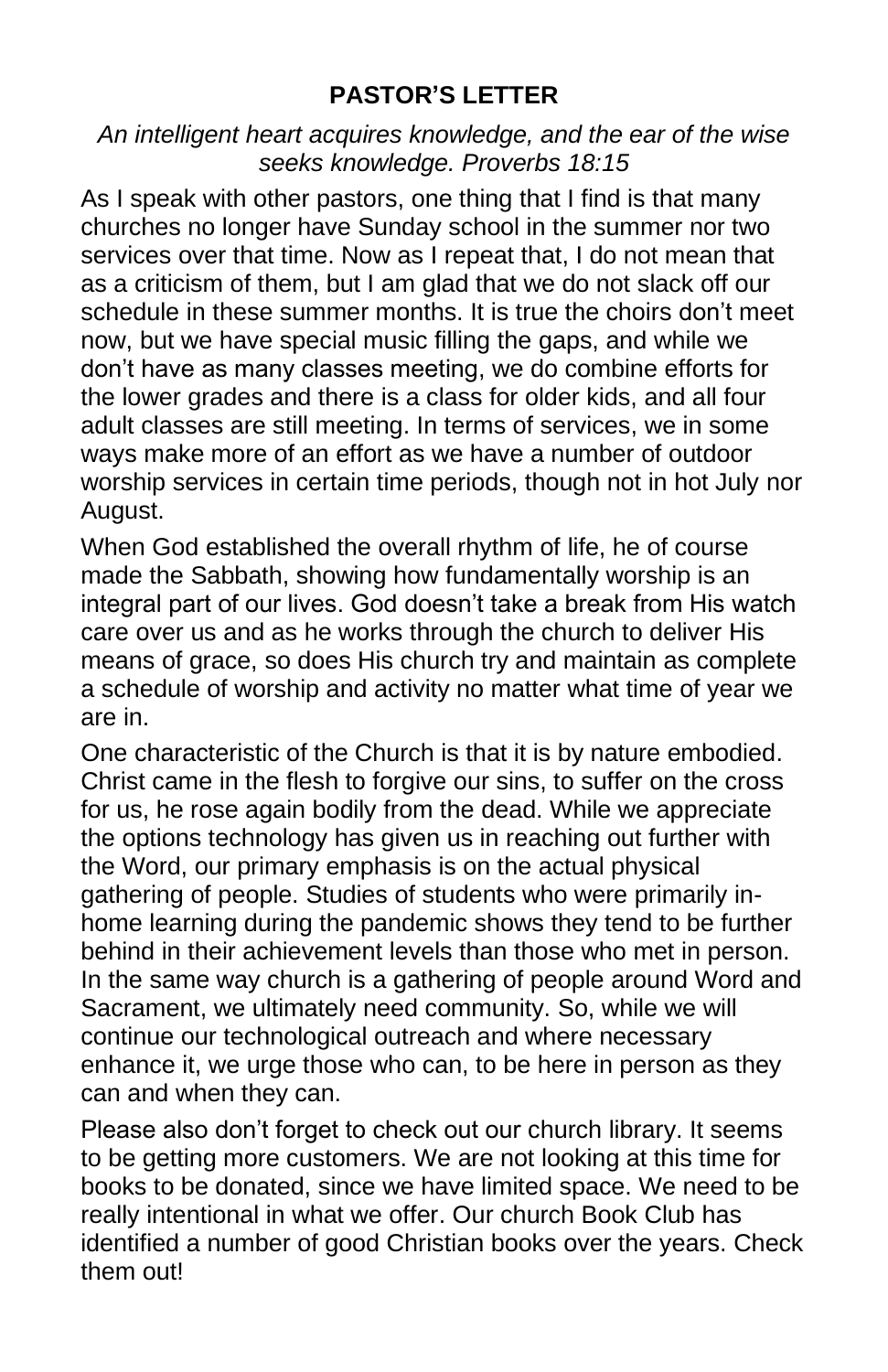**SPECIAL APPEAL FOR JULY – GIDEONS Distributing Bibles and New Testaments around the World** Having God's Word can and does lead people to faith in Christ, and those new Christians then grow by studying their Scriptures and even use them to share their faith with others. For this reason, they focus on distributing complete Bibles, New Testaments, or portions thereof. These copies of God's Word are either given directly to certain individuals or placed in selected public locations where large numbers of people may be searching for answers. We are thankful that several of our members are a part of this organization which does vital work for the kingdom of God. Prayerfully consider how you can help support this work financially. Checks should be made payable to "Saint Paul Lutheran Church" with Gideons in the memo line. Thank you!

## **WOMEN OF THE WORD**

Women of the Word will be meeting on Wednesday, July 20, 2022, at 1:00 pm, as we continue our *"Adventurous Prayer"* Bible study. Brenda Shorts will lead our study, *"How He Answers".* We invite all ladies to join us for study and fellowship.



#### Carole Dormuth, 824 Lisburn Rd., #405, Camp Hill, PA 17011

Tiffany Jones, 712 Moul Ave., Hanover, PA 17331

We will also welcome additional new members at the end of July. If you are interested in joining the church, please speak with Pastor Paul or Pastor Sally.

#### **Welcome through the Sacrament of Holy Baptism -**

Callahan Scott Metzger, son of Neal & Billie Sue Metzger and brother of Elliot and Stella Metzger. Callahan is also the grandson of Diane Workman. We pray for the outpouring of the Holy Spirit upon him!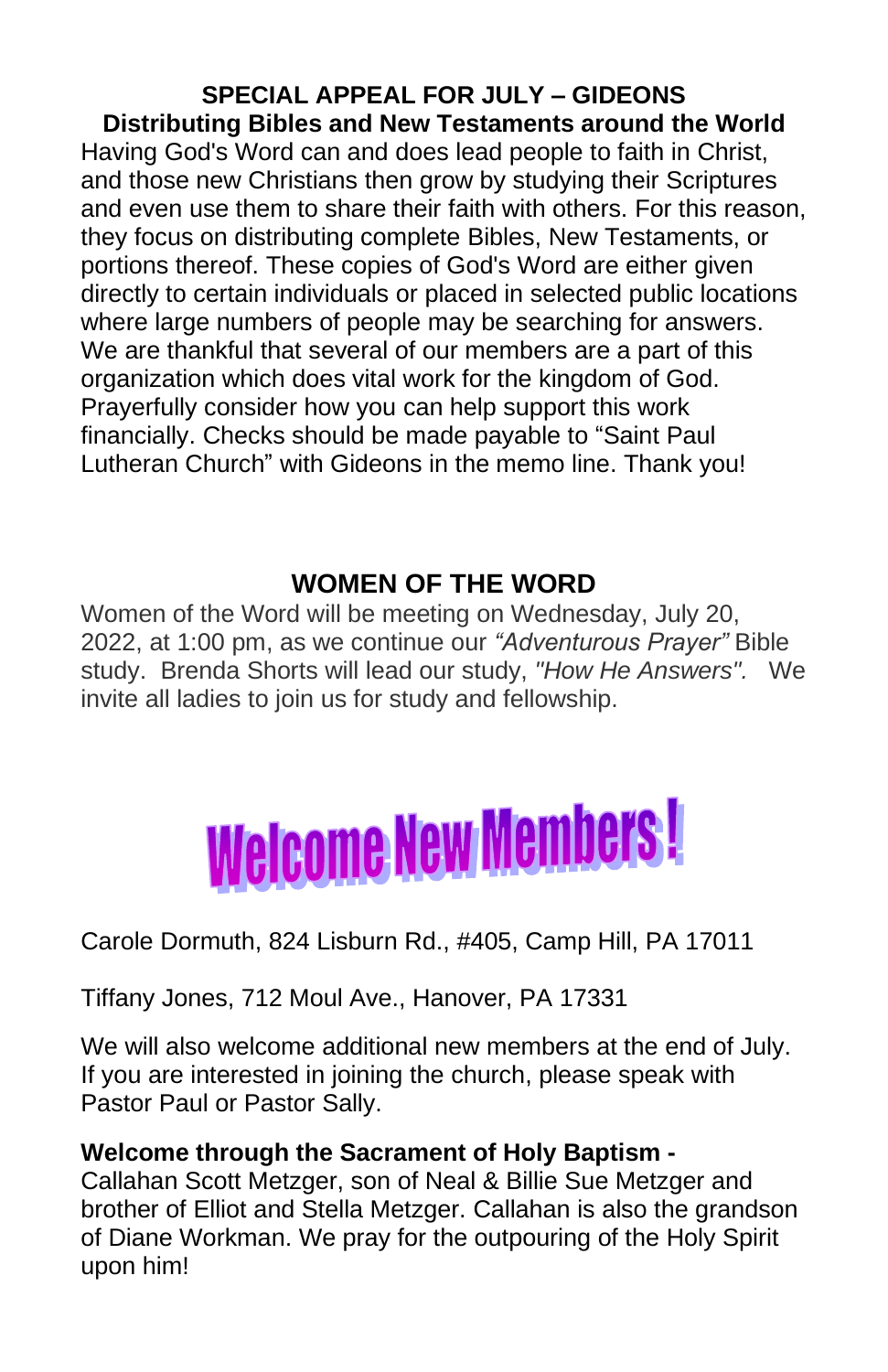

## **HAPPY BIRTHDAY 70 +**

If your birthday is coming up and you do not want it recognized, please call the church office before the 15<sup>th</sup> of the month before your birthday.

| July | 5  | Norma Krebs<br>2864 Golden Villas Dr., York, PA 17408        |
|------|----|--------------------------------------------------------------|
| July | 6  | Helen Bollinger<br>221 McKinley Ave., Hanover, PA 17331      |
| July | 9  | Dorothy Mann<br>1806 Hilton Ave., Dover, PA 17315            |
| July | 19 | Lisa Strouse<br>4269 Marlborough Rd., Dover, PA 17315        |
| July | 20 | <b>Sharon Mummert</b><br>3921 Sharoden Drive, York, PA 17408 |
| July | 28 | David Shaffer<br>147 Lark Circle York, PA 17404              |
| July | 30 | Charles Frey, Jr.<br>204 Melinda Dr., York, PA 17408         |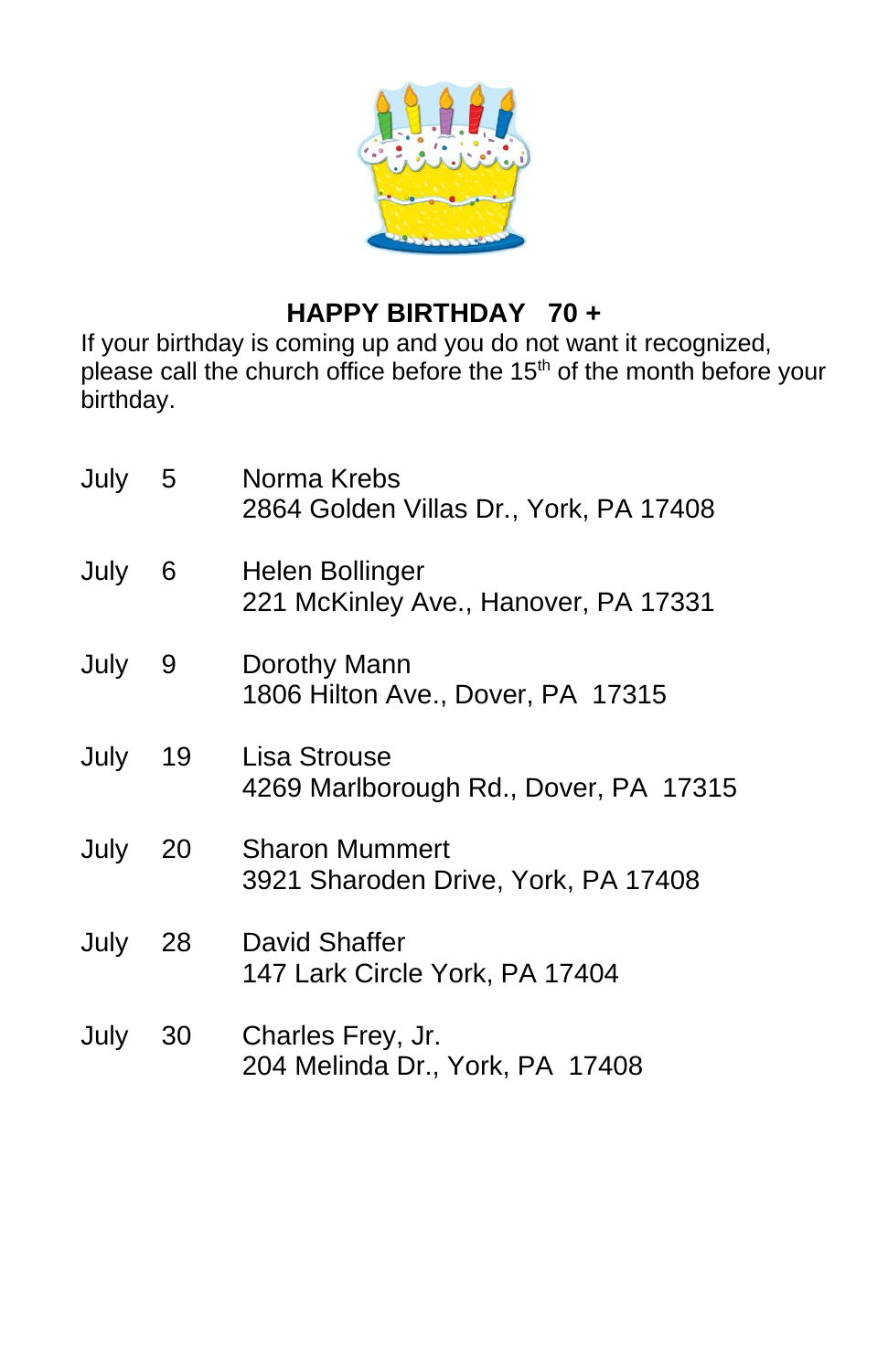| Recap of Treasurer's Report as of May 31, 2021 |                |            |             |            |                |  |  |  |  |
|------------------------------------------------|----------------|------------|-------------|------------|----------------|--|--|--|--|
|                                                |                |            | <b>Bldg</b> |            | <b>Capital</b> |  |  |  |  |
|                                                | <b>Current</b> | Bene.      | Maint.      | Total      | <b>Fund</b>    |  |  |  |  |
| <b>2022 YTD</b>                                |                |            |             |            |                |  |  |  |  |
| <b>Receipts</b>                                | \$174,605      | \$13,673   | \$21,763    | \$210,041  | \$75,833       |  |  |  |  |
|                                                |                |            |             |            |                |  |  |  |  |
| <b>Disbursements</b>                           | \$181,368      | \$24,500   | \$22,673    | \$228,541  |                |  |  |  |  |
| 2022 Change in                                 |                |            |             |            |                |  |  |  |  |
| <b>Fund Balance</b>                            |                |            |             |            |                |  |  |  |  |
|                                                | \$(6,763)      | \$(10,827) | \$(910)     | \$(18,500) |                |  |  |  |  |
|                                                |                |            |             |            |                |  |  |  |  |
| <b>Prior Year's</b>                            |                |            |             |            |                |  |  |  |  |
| <b>Balance</b>                                 | \$44,900       | \$29,940   | \$(2,209)   | \$72,631   |                |  |  |  |  |
| <b>Accumulated</b>                             |                |            |             |            |                |  |  |  |  |
| <b>Fund Balance</b>                            | \$38,137       | \$19,113   | \$(3,119)   | \$54,131   |                |  |  |  |  |
| <b>Fund Balance</b>                            |                |            |             |            |                |  |  |  |  |
| <b>Last Month</b>                              | \$43,600       | \$24,923   | \$5,289     | \$73,812   |                |  |  |  |  |
| This Month's                                   |                |            |             |            |                |  |  |  |  |
| Change                                         | \$(5,463)      | \$(5,810)  | \$(8,408)   | \$(19,681) |                |  |  |  |  |

# **TREASURER'S REPORT**

## **COUNCIL MEETING MINUTES**

The Church Council meeting was held in the conference room on May 10, 2022, at 7 pm. Council Members in attendance: Al Dickensheets, Monica Hostetler, Brenda McCleary, Mike Barndt, Donna Huckenberry, Dave Grube, Erica Jones, Roxanne Donnan, Donna Rinehart, Art Smith, Lawrence Smyser, Pastor Paul, and Pastor Sally

Excused: Rodney Smyser

**OPENING DEVOTIONS:** Led by Pastor Sally

**ADOPTION OF THE AGENDA:** Lawrence Smyser made a motion to adopt the agenda. Motion 2<sup>nd</sup> by Mike Barndt. Voice vote was unanimously all in favor.

**MINUTES OF LAST COUNCIL MEETING:** Mike Barndt made a motion to accept the Church Council meeting minutes from April 12, 2022. Motion 2<sup>nd</sup> by Dave Grube. Voice vote was unanimously all in favor.

**PASTORS' REPORT:** Written report was read by Pastor Paul. He shared "Prayers with an Evangelism Focus" and requested that we join in these prayers throughout the week increasing faith and fellowship with others, as we affirm that the God who gives us hope will grow His church as He sees fit and is actively seeking the lost to be found.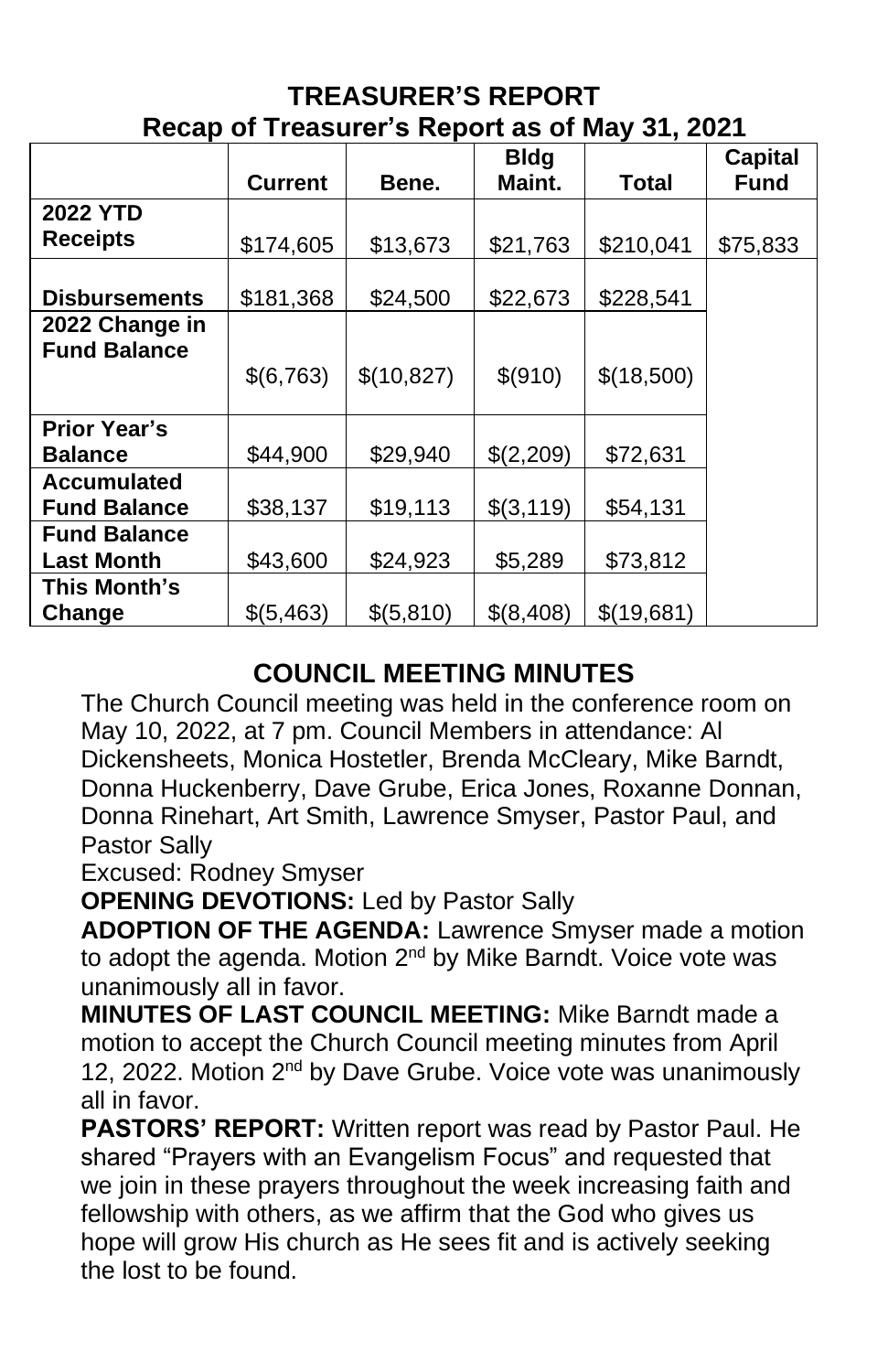#### **COMMITTEE REPORTS:**

**MINISTRY OF RESOURCES** – Prayer for Tuesday from the "Prayers with an Evangelism Focus" offered as a group. FINANCE –Lawrence Smyser reviewed the Treasure's Report. A motion was made by Lawrence Smyser to accept the Finance Report and the motion was 2<sup>nd</sup> by Dave Grube. Voice vote was unanimously all in favor.

Next meeting – July 11, 2022, at 7:00pm.

MUTUAL MINISTRY –Art Smith shared that the committee has been updating the organizational chart, job description for financial secretary, proposed director contract and job description for CYC teacher.

Next meeting – September 27, 2022, at 7:00pm.

PROPERTY – Dave Grube shared that Roy Gentzler met with several council members prior to today's meeting and reviewed the location of the church's AEDs and how to use the AEDs. Roy also taught how to respond to emergencies most common in a church setting.

Next meeting – September 13, 2022, at 6:00pm.

**MINISTRY OF GROWTH** – Prayer offered by Lawrence Smyser FELLOWSHIP – Monica Hostetler shared that the committee will be assisting with the Camp Fire this Friday May 13<sup>th</sup> supplying hot dogs, chips, watermelon, and water bottles.

Next meeting - October 3. 2022, at 7:00 pm

WOMEN OF THE WORD – Next meeting – May 18, 2022, at 1:00pm.

YOUTH AND FAMILY LIFE – Monica Hostetler reviewed highlights from the April  $4<sup>th</sup>$  meeting. The Easter Egg Hunt on Easter Sunday had a nice turn out. Two fire pits were purchased for the Camp Fire planned for this Friday, May 13th. A trip to Harper's Ferry is planned for June  $18<sup>th</sup>$  with tubing and zip lining. The Harvest of Hope summer lunch program is scheduled for June 20<sup>th</sup>.

Next meeting – June 6, 2022, at 6pm.

CHRISTIAN EDUCATION – Donna Huckenberry reviewed minutes from May 10<sup>th</sup> meeting. For Summer Sunday School they will be using "Bible Lessons on Ice Cream" in July & August. Confirmation will be held during  $1<sup>st</sup>$  service on May 22<sup>nd</sup> with 4 students being confirmed. The other 2 students in the class will be confirmed in the fall. Family retreat planned for Sept.30<sup>th</sup> - Oct 1<sup>st</sup> at Kirchenwald. Next meeting – June 6, 2022, at 7:00pm. VBS - June  $26<sup>th</sup>$ -30<sup>th</sup> 5 children have registered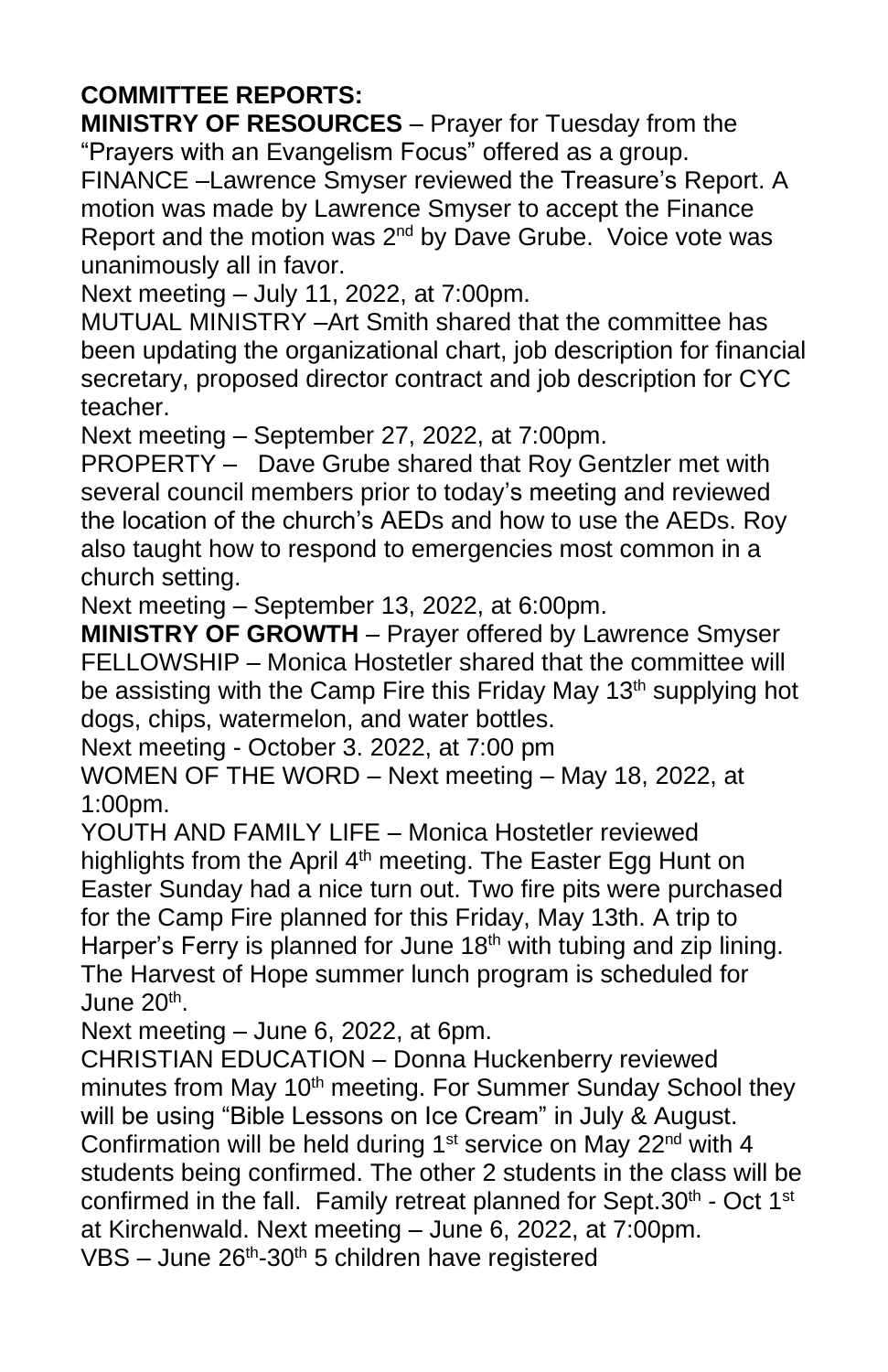CYC - There are 11 students registered for the 3's class and 14 students for the 4's class next school year.

**MINISTRY OF SERVICE** – Prayer offered by Dave Grube STEWARDSHIP – Lawrence Smyser reviewed minutes. He shared that the Picture books will be assembled on July 25<sup>th</sup>. The Picture books will be passed around to the congregation for 2 months with commitment cards for 2023. The plan is to have the books and commitment cards returned before All Committee's Night. Next meeting – July 25, 2022, at 7:00pm.

OUTREACH – Brenda McCleary reviewed minutes. Feed the Hunger contract was signed for 20,160 meals. The Feed the Hunger rep will be attending their next meeting.

Next meeting – May 25, 2022, at 8:45am.

Men of Faith – Next meeting September 10, 2022, at 8:00am. Member 2 Member – Requesting for more members to volunteer. There is a work request to repair a member's deck.

SOCIAL MINISTRY – Donna Rinehart shared written minutes. The geranium sale was successful. The committee will be holding the Fall Communion Luncheon for members 70 and over. Next meeting – June 21, 2022, at 9:30am.

**MINISTRY OF PRAISE** – Prayer offered by Roxanne Donnan WORSHIP & MUSIC – Roxanne Donnan nothing to report since last council meeting. Donna Rinehart made a request to resume kneeling around the altar at 1<sup>st</sup> service. The majority of the council members were in agreement with resuming kneeling at the rail during 1<sup>st</sup> service. Communion wine will continue to be served in pre-filled cups. Parishioners will continue to dispose of cups in the baskets as they return to their seat. Council's recommendation will be brought back to Worship & Music committee for consideration. Next meeting May 11, 2022, at 7:45pm. Average Worship Attendance for April in person per Sunday = 186 in person and 101 online

#### **OLD BUSINESS:**

Tunnel to Towers currently has 57 walkers registered with \$2500 collected in donations. The goal is to raise \$5000. Dave Grube recommended that the church donate \$2500 from the Benevolence Fund to reach the \$5000 goal for Tunnel for Towers. Mike Barndt made a motion for council to approve a donation of \$2500 from the Benevolence fund to Tunnel for Towers. Motion 2<sup>nd</sup> by Lawrence Smyser. Voice vote unanimously in agreement by council.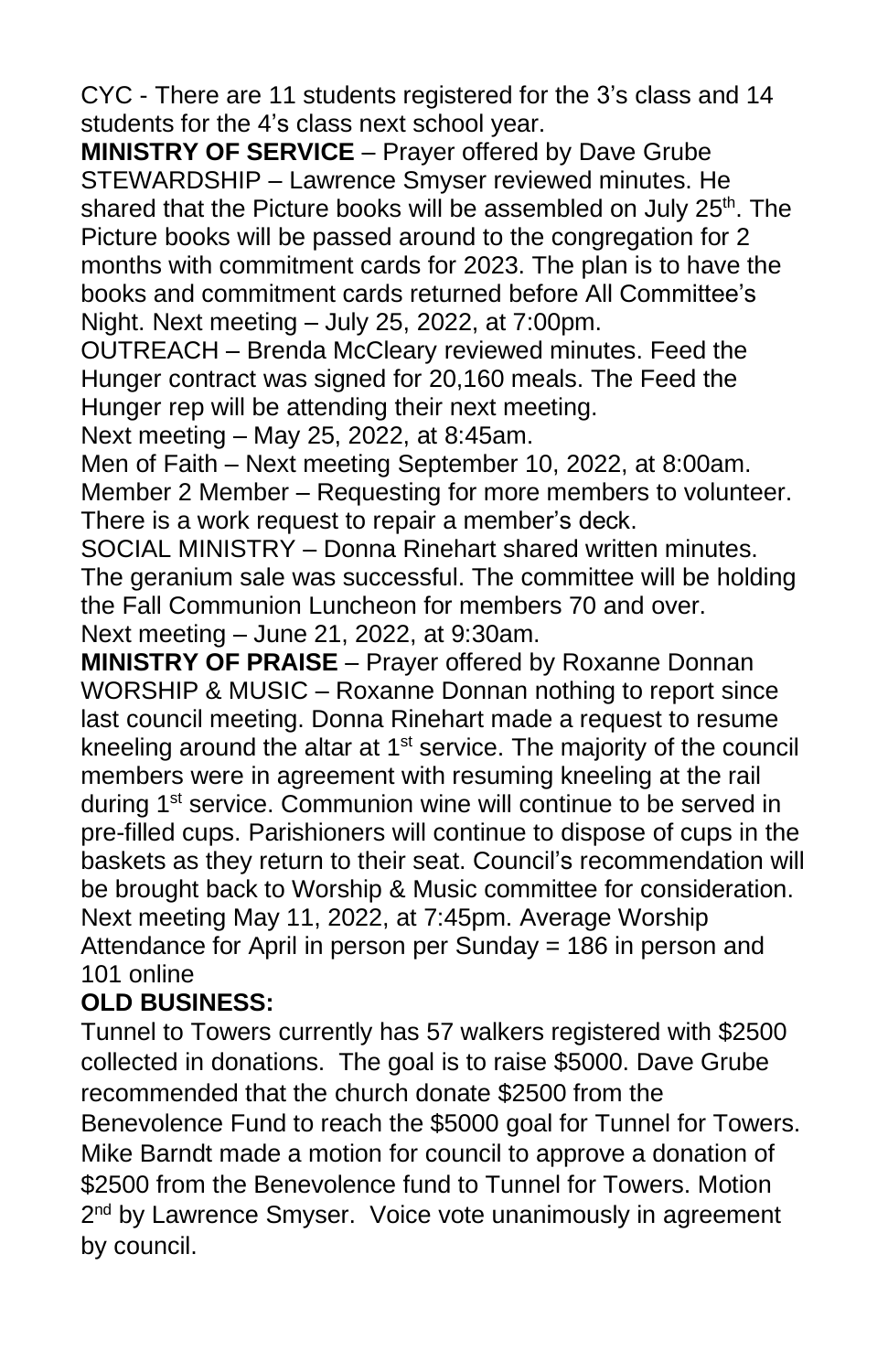Nave update – The Nave is currently being painted. Service will be held in the Nave this Sunday. The carpet and fabric for the pews have been ordered

Bus trip to The Ark has 38 of the 55 seats filled and 20 rooms have been booked.

## **NEW BUSINESS:**

NALC – Atlantic Mission Region – Annual Western Mission District Convocation will be held Saturday, June 4, 2022, in Glen Rock. Pastor Paul will be attending. Any council members interested in attending need to RSVP by May 25<sup>th</sup>.

## **REQUESTS FOR USE OF FACILITIES:**

AA (on going) and Girl Scouts (through May 31, 2022) continue use of our facility

Sandy Albright requested use of Fellowship Hall for a Baby Shower on Saturday, July  $9<sup>th</sup> 10am - 5$  pm. Dave Grube made a motion to accept Sandy Albright's request, and motion was 2<sup>nd</sup> by Mike Barndt – Voice vote by council was unanimously in favor.

## **MEMBERSHIP UPDATE:**

**Removal of roles:** Leona & Leonard Lubinsky Chris, Laura, Maci & Max Runyan (St. Francis Xavier Church, Gettysburg, PA) **Transfers in:** Carole Dormuth – June 26, 2022 **Baptisms:** Callahan Metzger – June 19, 2022

#### **CALENDAR UPDATES:**

Next meeting: June 14, 2022, at 7pm Pastors' Vacation: Sunday, June 12, 2022 (Pastor Keith Eslinger)



**OUR DAILY BREAD:** Our dessert for July is Ice Cream Dixies. Anyone who wishes to make a monetary donation for this snack, please mark an envelope "Our Daily Bread Dixies" and place it in the offering plate. Thank you!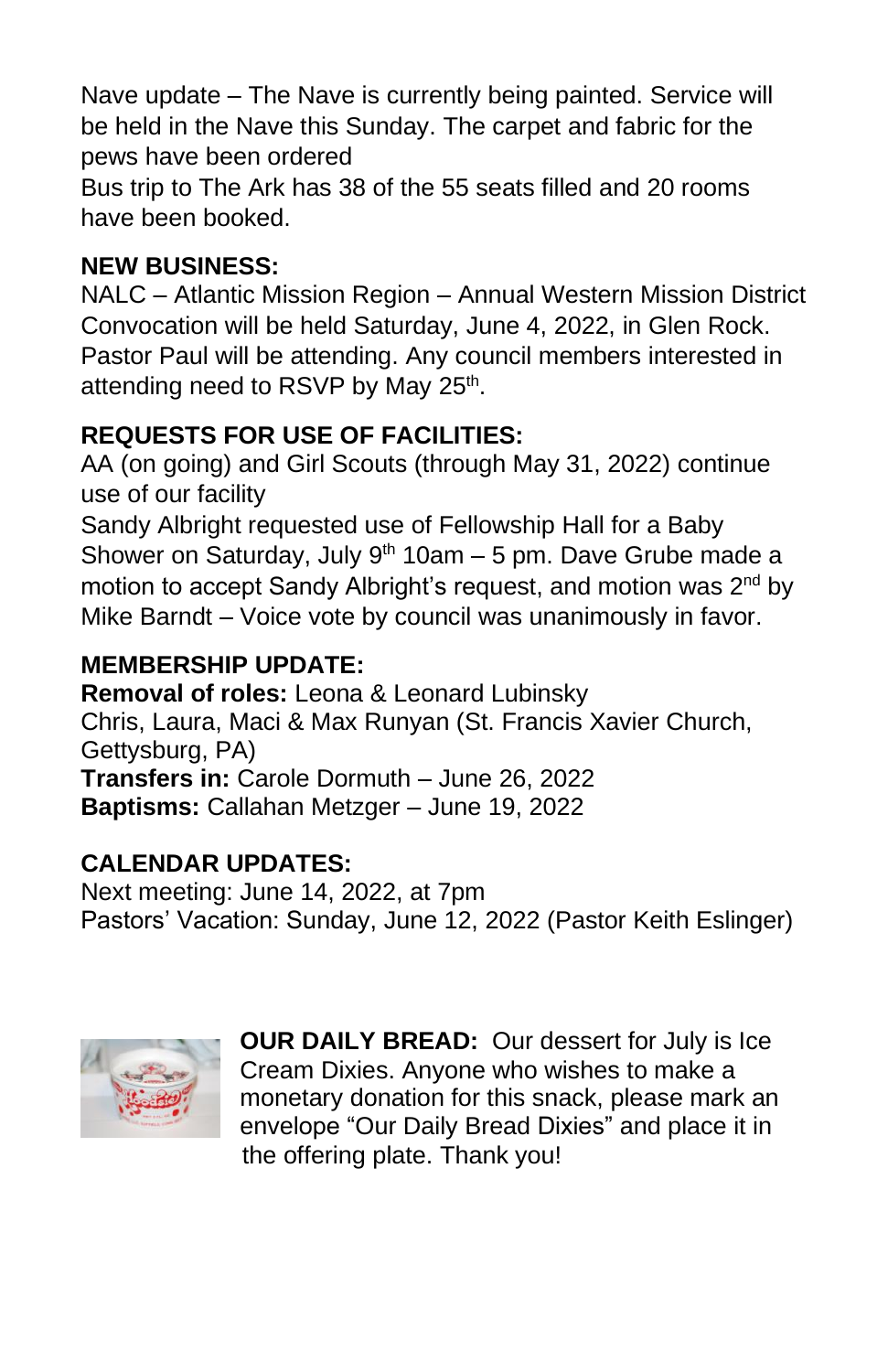

## **WORSHIP IN JULY**

**July 3 Fourth Sunday after Pentecost**  First Lesson: Isaiah 66:10-14 Second Lesson: Galatians 6:1-10,14-18 Gospel: Luke 10:1-20 **July 10 Fifth Sunday after Pentecost**  First Lesson: Leviticus (18:1-5) 19:9-18 Second Lesson: Colossians 1: -14 Gospel: Luke 10:25-37 **July 17 Sixth Sunday after Pentecost**  First Lesson: Genesis 18:1-10a(10b-14) Second Lesson: Colossians 1:21-29 Gospel: Luke 10:38-42 **July 24 Seventh Sunday after Pentecost**  First Lesson: Genesis 18:( 17-19)20-33 Second Lesson: Colossians 2:6-15(16-19) Gospel: Luke 11:1-13 **July 31 Eighth Sunday after Pentecost** First Lesson: Ecclesiastes 1:2, 12-14; 2:18-26 Second Lesson: Colossians 3:1-11 Gospel: Luke 12:13-21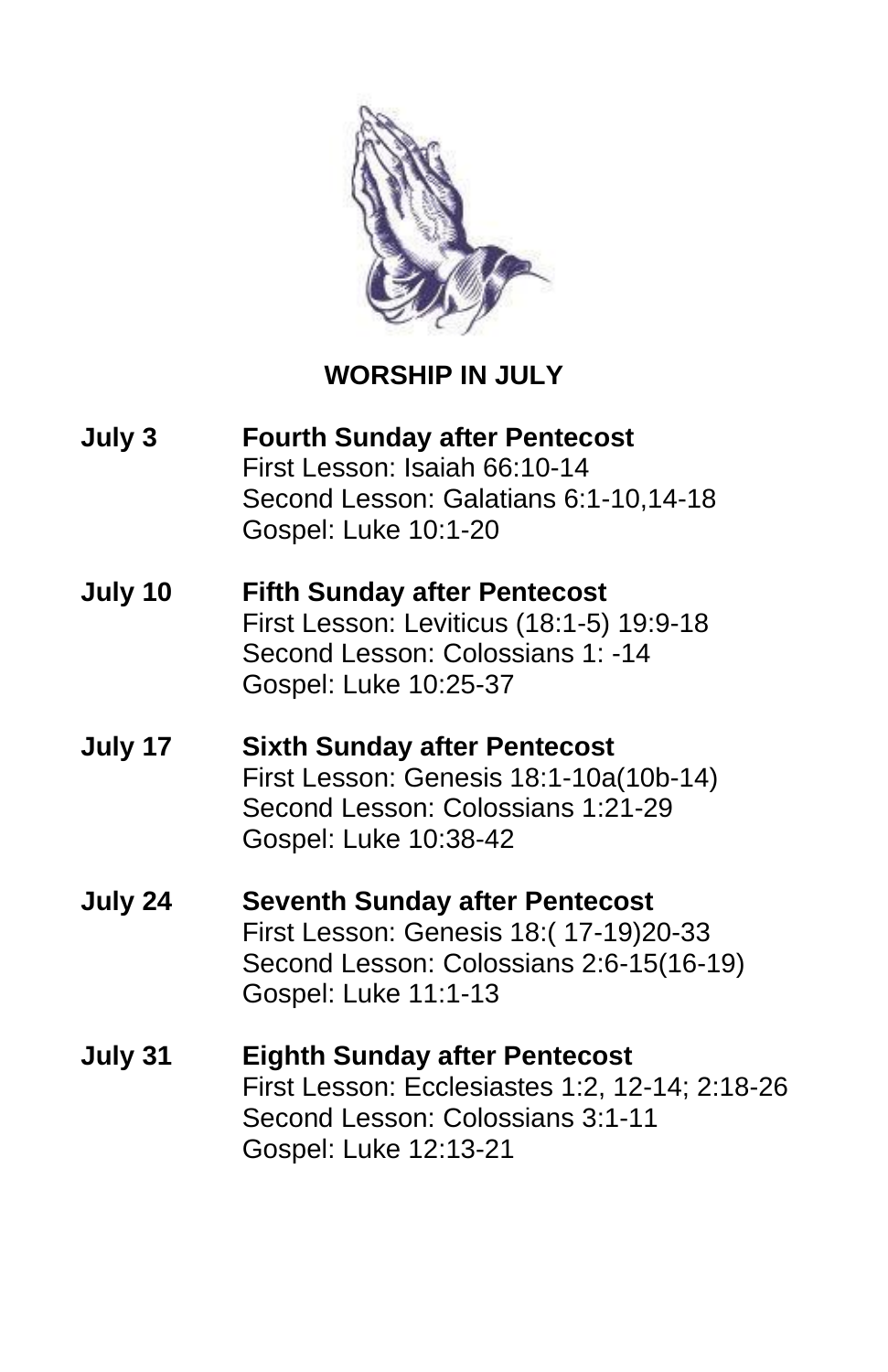## **SPONSORSHIPS**

## **ALTAR FLOWERS (\$40/wk)**

- **July 3** Bernice Bahn / Bill Enterline
- **July 10** OPEN
- **July 17** Geraldine Bahn / Pastors Gausmann
- **July 24** Wayne Adams / Jack & Joyce Hall
- **July 31** OPEN

## **BULLETIN (\$20/wk)**

- **July 3** Todd, Lorie & Samantha Krebs
- **July 10** John & Esther Jacobs
- **July 17** OPEN
- **July 24** Ira Keech & Family
- **July 31** Don & Donna Reever

## **BREAD & WINE (\$10/wk)**

- **July 3** Doug & Lesa Masemer
- **July 10** Mike & Marguerite Keller
- **July 17** Pat Eisenhart & Family
- **July 24** Richard & Mary Keller
- **July 31** Ted & Norma Krebs

## **MAILING (\$10/wk)**

- **July 3** Deb Shue
- **July 10** Deb Shue
- **July 17** Donald Nace
- **July 24** Mike & Marguerite Keller
- **July 31** Dot & Gary Mann

## **PARISH MESSENGER** (\$60/month)

Carl Smyser

## **SANCTUARY LAMP** (\$15/month) Marty & Sandy Albright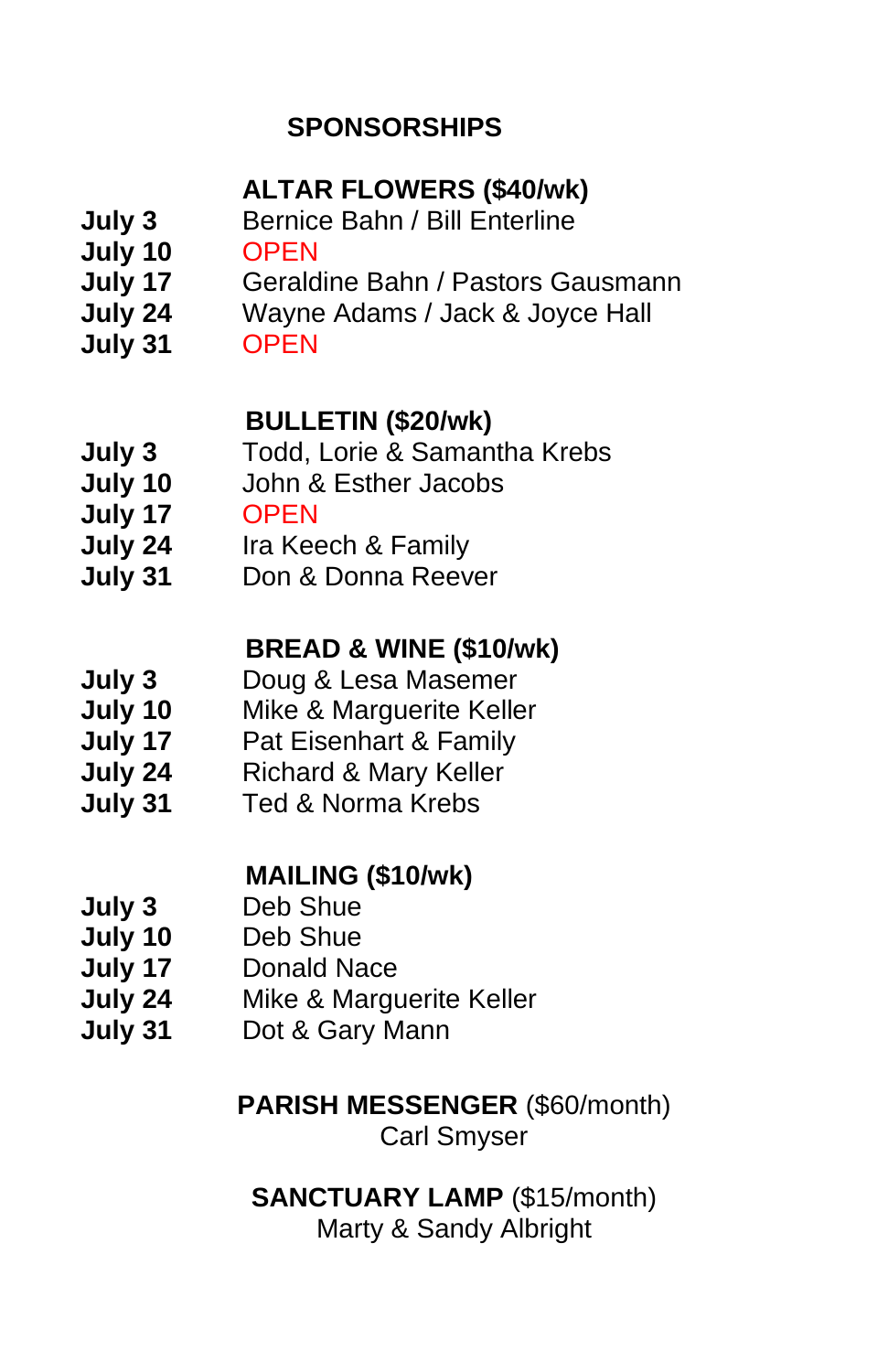

## **HARVEST OF HOPE**

Harvest of Hope Food Pantry is in need of the items listed below. You may place your donations on the table located near the church office. Monetary donations are always gratefully appreciated. Thank you!

**BASIC NEEDS:** Canned Vegetables**,** Canned Corn**,** Canned Chicken Noodle or Chicken Rice Soups**,** Canned Tomato Soup**,**  Canned Vegetable Soup**,** Canned Pork and Beans**,** Canned Beef Stew, Boxed Macaroni and Cheese, Canned Pasta**,** Canned Pasta Sauce**,** Dry Spaghetti**,** Dry Macaroni, Egg Noodles**,** Boxed Potatoes**,** Boxed Rice**,** Canned Fruit**,** Canned Tuna, Chicken, or Salmon**,** Peanut Butter**,** Canned Diced Tomatoes**,** Boxed Cereal**,**  Canned Kidney or Vegetarian Beans

**SUMMER NEEDS:** Pop Tarts, Canned Chicken Noodle Soup, Canned Tomato Soup, Canned Tuna, Peanut Butter, Pasta Cups, Applesauce and Fruit Cups, Pudding and Jello Cups, Granola Bars, Juice Boxes

**Harvest of Hope is in need of an additional Board member.** If interested, please see Lawrence Smyser for details.



**Friends in Christ** is a group for widows, widowers, and anyone who wants to join us for a time of fellowship. We'll start up again in September.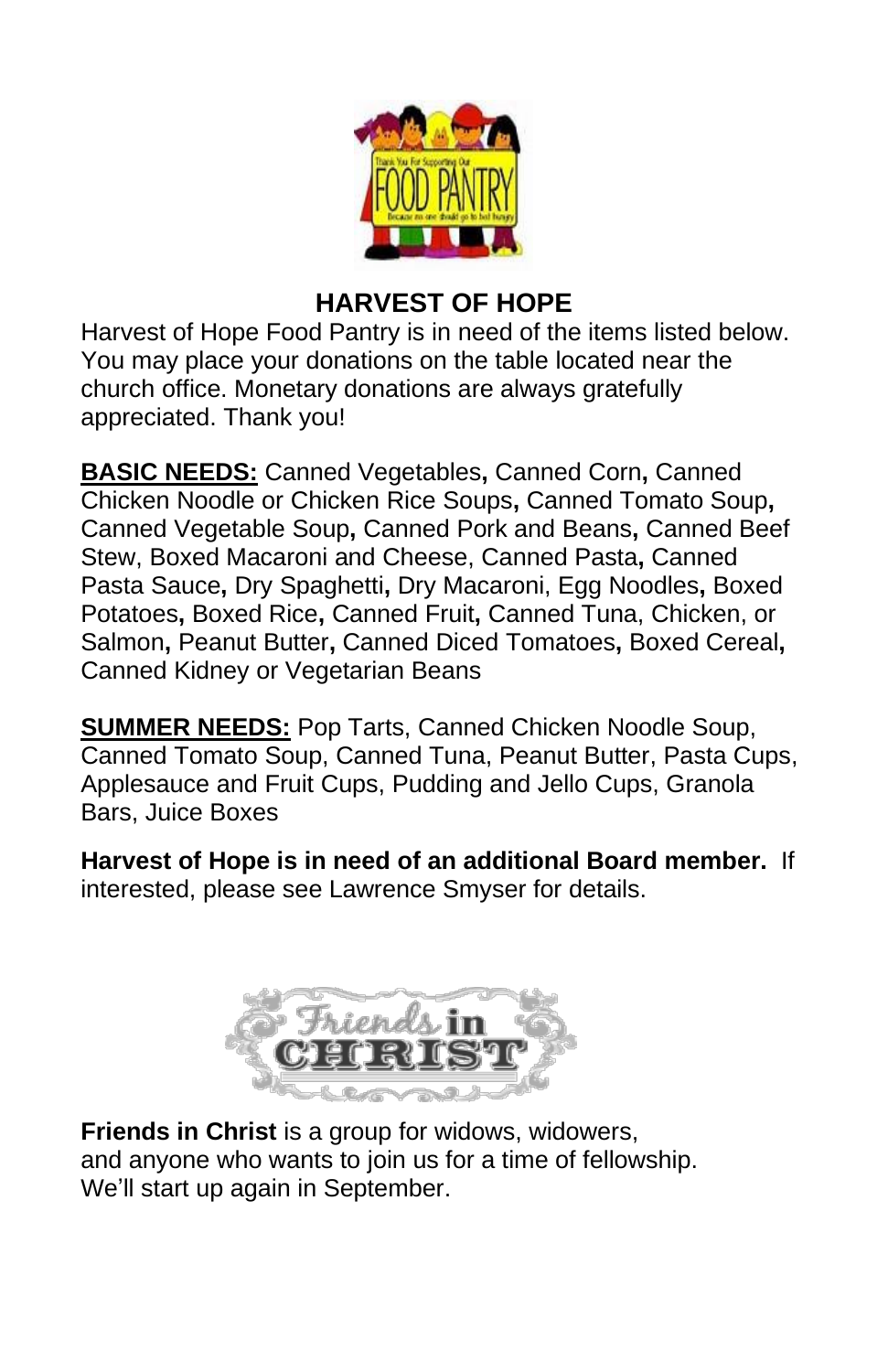## **† CHRISTIAN EDUCATION (Faith Learning 9:40 on Sunday Morning)** There is something for every age and interest!

*"If any of you is lacking in wisdom, ask God, who gives to all generously and ungrudgingly, and it will be given to you." James 1:5*

#### **For Adults:**

**Ordinary Faith** – This class meets in room 13/14 behind the stage in Fellowship Hall. We study interesting, yet ordinary, people in the Bible. These ordinary people are examples of extraordinary faith which are an inspiration to us in our spiritual life. All are welcome to join us each Sunday morning.

**Lutheran Theology Bible Study** – This Class meets in the conference room next to the mailboxes. Explore what it means to be Lutheran through the Lutheran 101 book.

**Concordia study works through various books of the Bible** - This class meets in the quilters room, located behind the elevator, and is working through Romans and then on to Ephesians.

**Four in Forty** - Pastor Paul's class meets in the parlor. They are looking at scripture, church history, contemporary Christian engagement, and challenges in the world.

#### **Summer Changes for the Young People**:

**Grades 6-12** will meet in the small conference room for *Donuts, Devotions and Discussion*. Not too heavy, not too light – not too sweet, not too salty – join us each Sunday this summer!

#### **Ages 3-Grade 5**

The Children's Faith Builders has an exciting summer curriculum we are using during the months of July and August. **BIBLE LESSONS BASED ON ICE CREAM!!** We look forward to sharing these stories (and maybe an ice cream treat) with the children.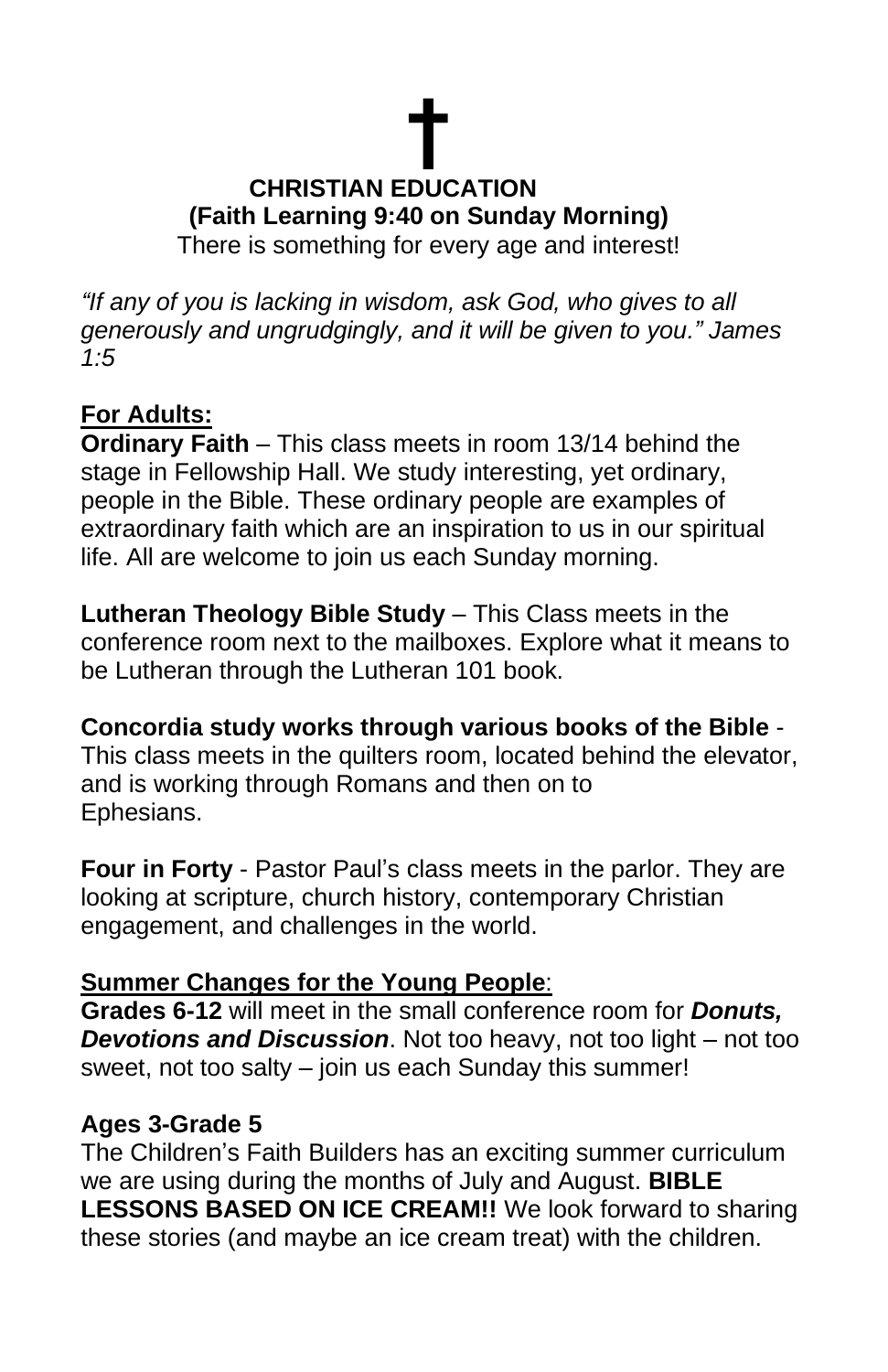

**Book club will meet again in September!** Our Book Club read Stranger in the Boat, by Mitch Albom in May. It is about a group of shipwrecked passengers who pull a strange man from the sea. He claims to be "the Lord". It is a thought provoking read, tinged with faith, and deals with many aspects of grief. We noticed that Albom did not necessarily believe the stranger was Jesus. This book and all Book Club books are available in our church library area. Over the summer we will be reading any one of Timothy Keller's books. Many are available in the York County Library system - Prayer, Encounters with Jesus, The Reason for God, and Jesus the King. We invite you to join us on **September 15 at 1:00 pm**. Book Club usually meets on the third Thursday of the month in the church library area.



**CENTER FOR YOUNG CHILDREN** is now accepting applications for the 2022-2023 school year for both the 3 and 4-year-old classes.

Children need to be either 3 or 4 by September 1<sup>st</sup>. Registration can be done by emailing Malinda Grube, CYC Director, at: cycdirector@saintpaultrinity.org, or by calling the church office and requesting a registration form.

The registration fee, first month's tuition and forms are due at the time of enrollment to ensure your child's placement. The 3-year old's meet three days a week from 9:00 am-12:00 noon, and the 4-year old's meet five days a week from 9:00 am-2:00 pm. Tuition for the 3's is \$135/month, and for the 4's it is \$310/month - both with a nonrefundable registration fee of \$50.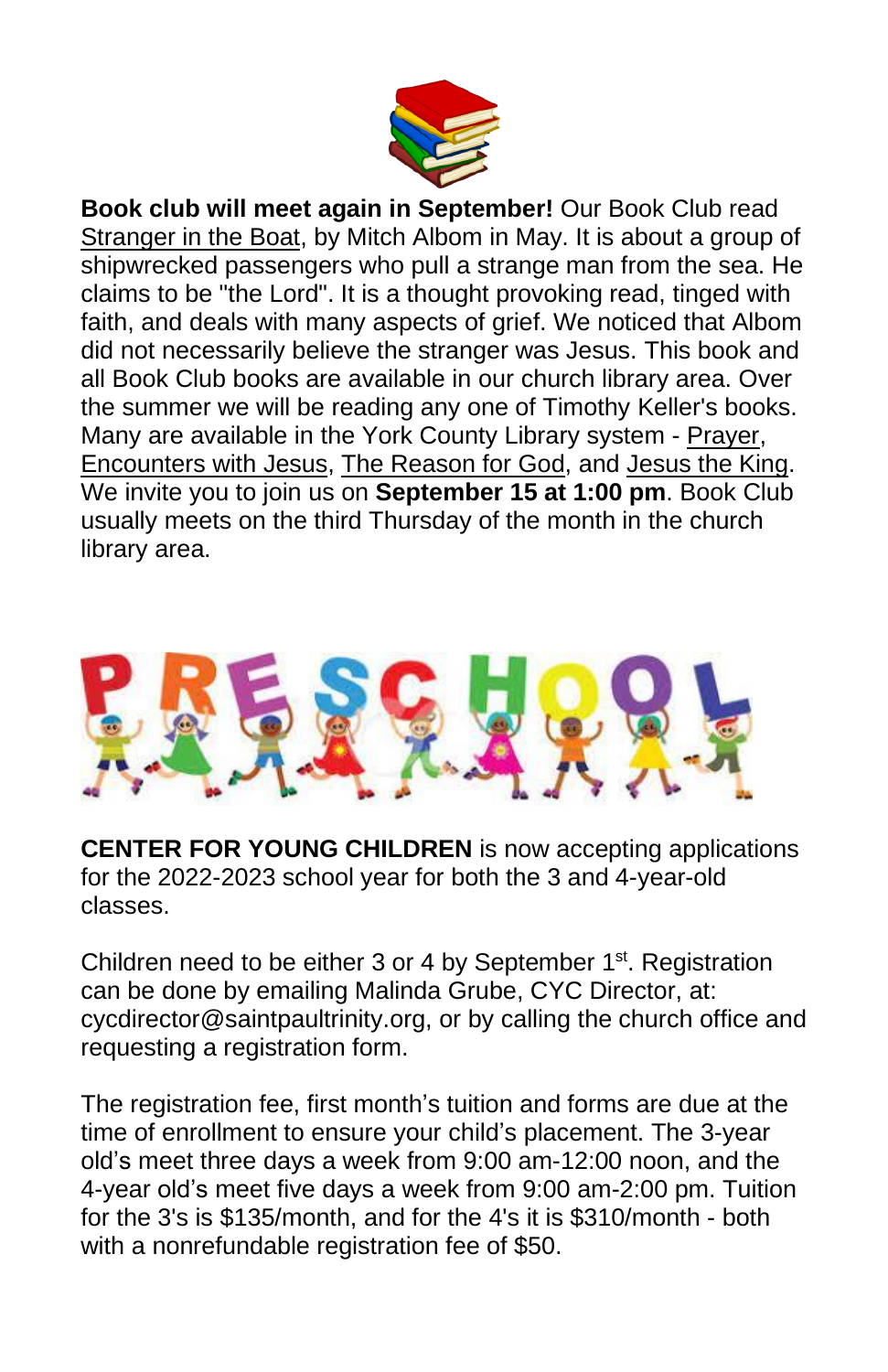

## **PRAYERS FOR MISSIONARIES**

Pray for Luke and Ruth and their family of five children in the Philippines. Pray for Ruth's work on scripture translation to be productive. Ask the Lord to call a worker to home school the five children.

May the Lord give Luke and Ruth abundant grace for balancing ministry with ongoing schooling for their family. Join with Luke and Ruth in prayer for people to access the Sea Gypsy language audio recording of Exodus. May it create a hunger for more scripture. Continue to hold Andy Stump in your prayers as he reaches people in Haiti with the Word.



**Looking ahead: We have a BIG upcoming project** – **FEED THE HUNGER PACKATHON When:** Sat., September 17, 2022 **Where:** Fellowship Hall **What:** Packing 20,000 Meals (Sign up for 1.5 hour time slots) **Who:** YOU, Family & Friends (All ages welcome) Come join the fun!



Dear Friends of the North American Lutheran Seminary – I want to thank you for your support of theological education and pastoral formation taking place through NALS. God is at work training up a new generation of pastors and church leaders. To God alone be the glory! Rev. Dr. Eric M. Riesen

Thanks for all you do to further God's kingdom! Members of Trinity Lutheran Church, Joppa MD

Thank you, to the Pastors and my Saint Paul Family, for all the well wishes, get well cards, text messages, phone calls, visits, and special treats during my recent surgery. I am truly blessed to have all of you in my life. Love abounds at Saint Paul! God Bless, Joyce Hall